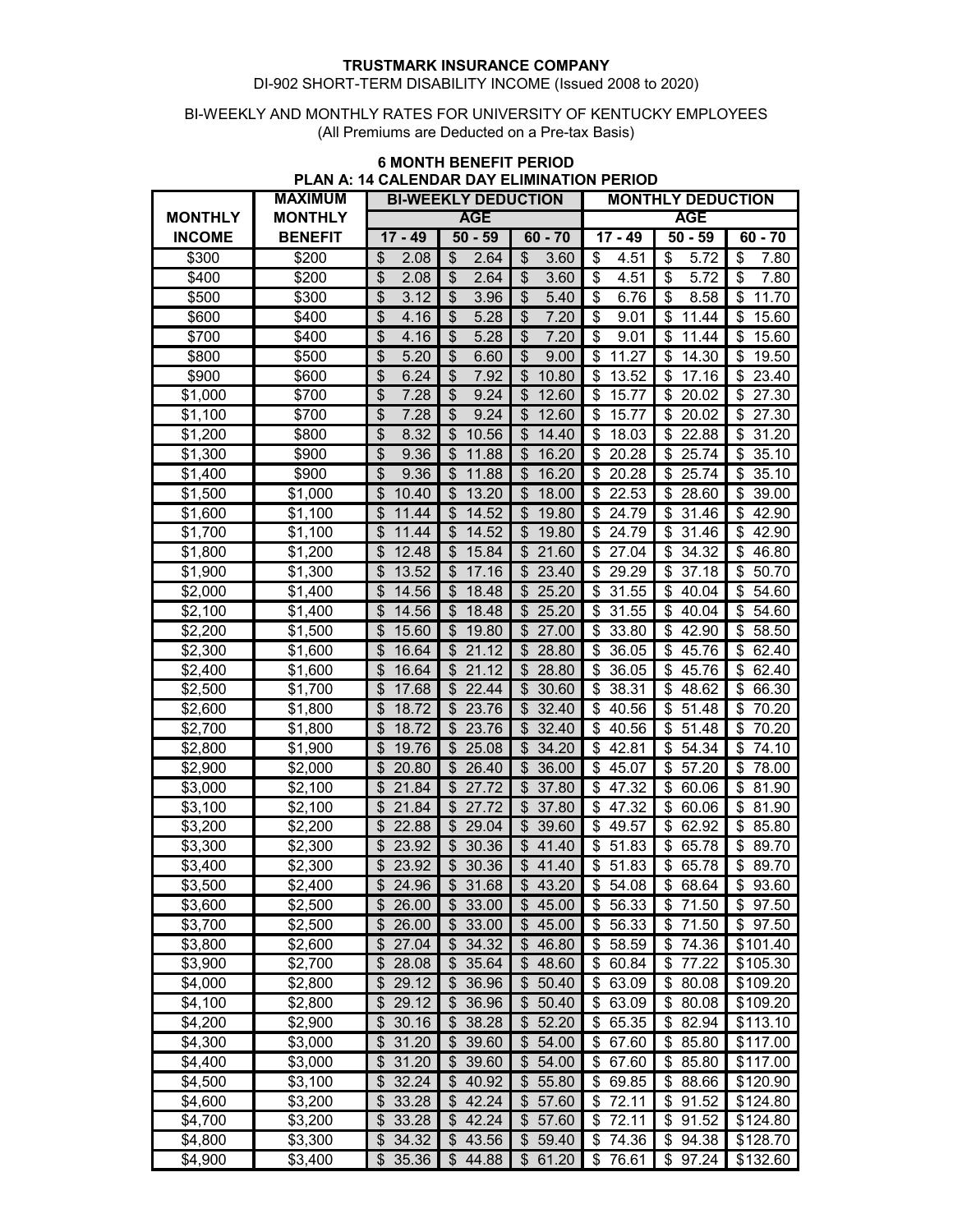DI-902 SHORT-TERM DISABILITY INCOME (Issued 2008 to 2020)

#### BI-WEEKLY AND MONTHLY RATES FOR UNIVERSITY OF KENTUCKY EMPLOYEES (All Premiums are Deducted on a Pre-tax Basis)

| PLAN A: 14 CALENDAR DAY ELIMINATION PERIOD |                     |                                   |                                       |                                    |                                              |                      |                  |  |  |
|--------------------------------------------|---------------------|-----------------------------------|---------------------------------------|------------------------------------|----------------------------------------------|----------------------|------------------|--|--|
|                                            | <b>MAXIMUM</b>      | <b>BI-WEEKLY DEDUCTION</b>        |                                       |                                    | <b>MONTHLY DEDUCTION</b>                     |                      |                  |  |  |
| <b>MONTHLY</b>                             | <b>MONTHLY</b>      | <b>AGE</b>                        |                                       |                                    | <b>AGE</b>                                   |                      |                  |  |  |
| <b>INCOME</b>                              | <b>BENEFIT</b>      | $17 - 49$                         | $50 - 59$                             | $60 - 70$                          | $17 - 49$                                    | $50 - 59$            | $60 - 70$        |  |  |
| \$5,000                                    | \$3,500             | 36.40<br>\$                       | 46.20<br>\$                           | \$63.00                            | 78.87<br>\$                                  | \$100.10             | \$136.50         |  |  |
| \$5,100                                    | \$3,500             | 36.40<br>\$                       | \$<br>46.20                           | \$63.00                            | \$<br>78.87                                  | \$100.10             | \$136.50         |  |  |
| \$5,200                                    | \$3,600             | $\overline{\mathcal{S}}$<br>37.44 | $\overline{\mathcal{S}}$<br>47.52     | \$64.80                            | $\overline{\mathbb{S}}$<br>81.12             | \$102.96             | \$140.40         |  |  |
| \$5,300                                    | \$3,700             | \$<br>38.48                       | 48.84<br>$\boldsymbol{\mathsf{S}}$    | $\overline{\mathbb{S}}$<br>66.60   | \$<br>83.37                                  | \$105.82             | \$144.30         |  |  |
| \$5,400                                    | \$3,700             | \$<br>38.48                       | $\boldsymbol{\hat{\varphi}}$<br>48.84 | $\frac{1}{2}$<br>66.60             | \$<br>83.37                                  | \$105.82             | \$144.30         |  |  |
| \$5,500                                    | \$3,800             | \$<br>39.52                       | \$<br>50.16                           | \$<br>68.40                        | \$<br>85.63                                  | \$108.68             | \$148.20         |  |  |
| \$5,600                                    | \$3,900             | \$<br>40.56                       | \$<br>51.48                           | $\overline{\mathcal{S}}$<br>70.20  | \$<br>87.88                                  | \$111.54             | \$152.10         |  |  |
| \$5,700                                    | \$3,900             | \$<br>40.56                       | \$<br>51.48                           | $\sqrt{$}70.20$                    | \$<br>87.88                                  | \$111.54             | \$152.10         |  |  |
| \$5,800                                    | \$4,000             | \$<br>41.60                       | $\overline{\mathcal{S}}$<br>52.80     | $\mathfrak{S}$<br>72.00            | \$<br>90.13                                  | \$114.40             | \$156.00         |  |  |
| \$5,900                                    | \$4,100             | $\overline{\mathcal{S}}$<br>42.64 | $\overline{\$}$<br>54.12              | $\overline{\mathcal{S}}$<br>73.80  | $\overline{\mathbf{s}}$<br>$\frac{1}{92.39}$ | \$117.26             | \$159.90         |  |  |
| \$6,000                                    | \$4,200             | \$<br>43.68                       | \$<br>55.44                           | \$75.60                            | \$<br>94.64                                  | \$120.12             | \$163.80         |  |  |
| \$6,100                                    | \$4,200             | \$<br>43.68                       | \$<br>55.44                           | $\boldsymbol{\mathsf{S}}$<br>75.60 | \$<br>94.64                                  | \$120.12             | \$163.80         |  |  |
| \$6,200                                    | \$4,300             | \$<br>44.72                       | \$<br>56.76                           | \$<br>77.40                        | \$<br>96.89                                  | \$122.98             | \$167.70         |  |  |
| \$6,300                                    | \$4,400             | \$<br>45.76                       | \$<br>58.08                           | $\mathfrak{S}$<br>79.20            | \$<br>99.15                                  | \$125.84             | \$171.60         |  |  |
| \$6,400                                    | \$4,400             | $\overline{\mathcal{S}}$<br>45.76 | $\overline{\mathcal{S}}$<br>58.08     | $\overline{$}$ 79.20               | \$99.15                                      | \$125.84             | \$171.60         |  |  |
| \$6,500                                    | \$4,500             | \$<br>46.80                       | $\overline{\mathcal{S}}$<br>59.40     | \$81.00                            | \$101.40                                     | \$128.70             | \$175.50         |  |  |
| \$6,600                                    | \$4,600             | \$<br>47.84                       | \$<br>60.72                           | \$82.80                            | \$103.65                                     | \$131.56             | \$179.40         |  |  |
| \$6,700                                    | \$4,600             | \$<br>47.84                       | $\overline{\mathcal{S}}$<br>60.72     | \$82.80                            | \$103.65                                     | \$131.56             | \$179.40         |  |  |
| \$6,800                                    | \$4,700             | \$<br>48.88                       | $\mathfrak{S}$<br>62.04               | \$84.60                            | \$105.91                                     | \$134.42             | \$183.30         |  |  |
| \$6,900                                    | \$4,800             | \$<br>49.92                       | \$<br>63.36                           | \$86.40                            | \$108.16                                     | \$137.28             | \$187.20         |  |  |
| \$7,000                                    | \$4,900             | $\overline{\mathcal{S}}$<br>50.96 | $\overline{\theta}$<br>64.68          | $\sqrt{2}$<br>88.20                | \$110.41                                     | \$140.14             | \$191.10         |  |  |
| $\overline{$7,100}$                        | \$4,900             | \$<br>50.96                       | $\overline{\mathcal{S}}$<br>64.68     | $\overline{\mathcal{S}}$<br>88.20  | \$110.41                                     | \$140.14             | \$191.10         |  |  |
| \$7,200                                    | \$5,000             | $\overline{\mathcal{S}}$<br>52.00 | $\overline{\mathcal{S}}$<br>66.00     | $\overline{\mathcal{S}}$<br>90.00  | \$112.67                                     | \$143.00             | \$195.00         |  |  |
| \$7,300                                    | \$5,100             | \$<br>53.04                       | \$<br>67.32                           | \$91.80                            | \$114.92                                     | \$145.86             | \$198.90         |  |  |
| \$7,400                                    | \$5,100             | \$<br>53.04                       | 67.32<br>\$                           | $\overline{\mathcal{S}}$<br>91.80  | \$114.92                                     | \$145.86             | \$198.90         |  |  |
| \$7,500                                    | $\overline{$5,200}$ | 54.08<br>\$                       | $\overline{\mathcal{S}}$<br>68.64     | \$93.60                            | \$117.17                                     | \$148.72             | \$202.80         |  |  |
| \$7,600                                    | \$5,300             | \$<br>55.12                       | $\overline{\mathcal{S}}$<br>69.96     | 95.40                              | \$119.43                                     | \$151.58             | \$206.70         |  |  |
| \$7,700                                    | \$5,300             | \$<br>55.12                       | $\overline{\mathcal{S}}$<br>69.96     | 95.40                              | \$119.43                                     | \$151.58             | \$206.70         |  |  |
| \$7,800                                    | \$5,400             | $\overline{\mathcal{S}}$<br>56.16 | $\overline{\mathcal{S}}$<br>71.28     | 97.20                              | \$121.68                                     | \$154.44             | \$210.60         |  |  |
| \$7,900                                    | \$5,500             | \$<br>57.20                       | $\overline{\mathcal{S}}$<br>72.60     | \$99.00                            | \$123.93                                     | \$157.30             | \$214.50         |  |  |
| \$8,000                                    | \$5,600             | 58.24<br>\$                       | \$<br>73.92                           | \$100.80                           | \$126.19                                     | \$160.16             | \$218.40         |  |  |
| \$8,100                                    | \$5,600             | \$<br>58.24                       | \$<br>73.92                           | \$100.80                           | \$126.19                                     | \$160.16             | \$218.40         |  |  |
| \$8,200                                    | \$5,700             | $\overline{\mathcal{S}}$<br>59.28 | $\overline{\mathcal{S}}$<br>75.24     | \$102.60                           | $\overline{$}128.44$                         | $\overline{$}163.02$ | $\sqrt{$222.30}$ |  |  |
| \$8,300                                    | \$5,800             | \$<br>60.32                       | $\overline{\mathcal{S}}$<br>76.56     | \$104.40                           | \$130.69                                     | \$165.88             | \$226.20         |  |  |
| \$8,400                                    | \$5,800             | \$<br>60.32                       | $\overline{\mathcal{S}}$<br>76.56     | \$104.40                           | \$130.69                                     | \$165.88             | \$226.20         |  |  |
| \$8,500                                    | \$5,900             | 61.36<br>\$                       | 77.88<br>\$                           | \$106.20                           | \$132.95                                     | \$168.74             | \$230.10         |  |  |
| \$8,600                                    | \$6,000             | \$<br>62.40                       | $\mathfrak{S}$<br>79.20               | \$108.00                           | \$135.20                                     | \$171.60             | \$234.00         |  |  |

# **6 MONTH BENEFIT PERIOD**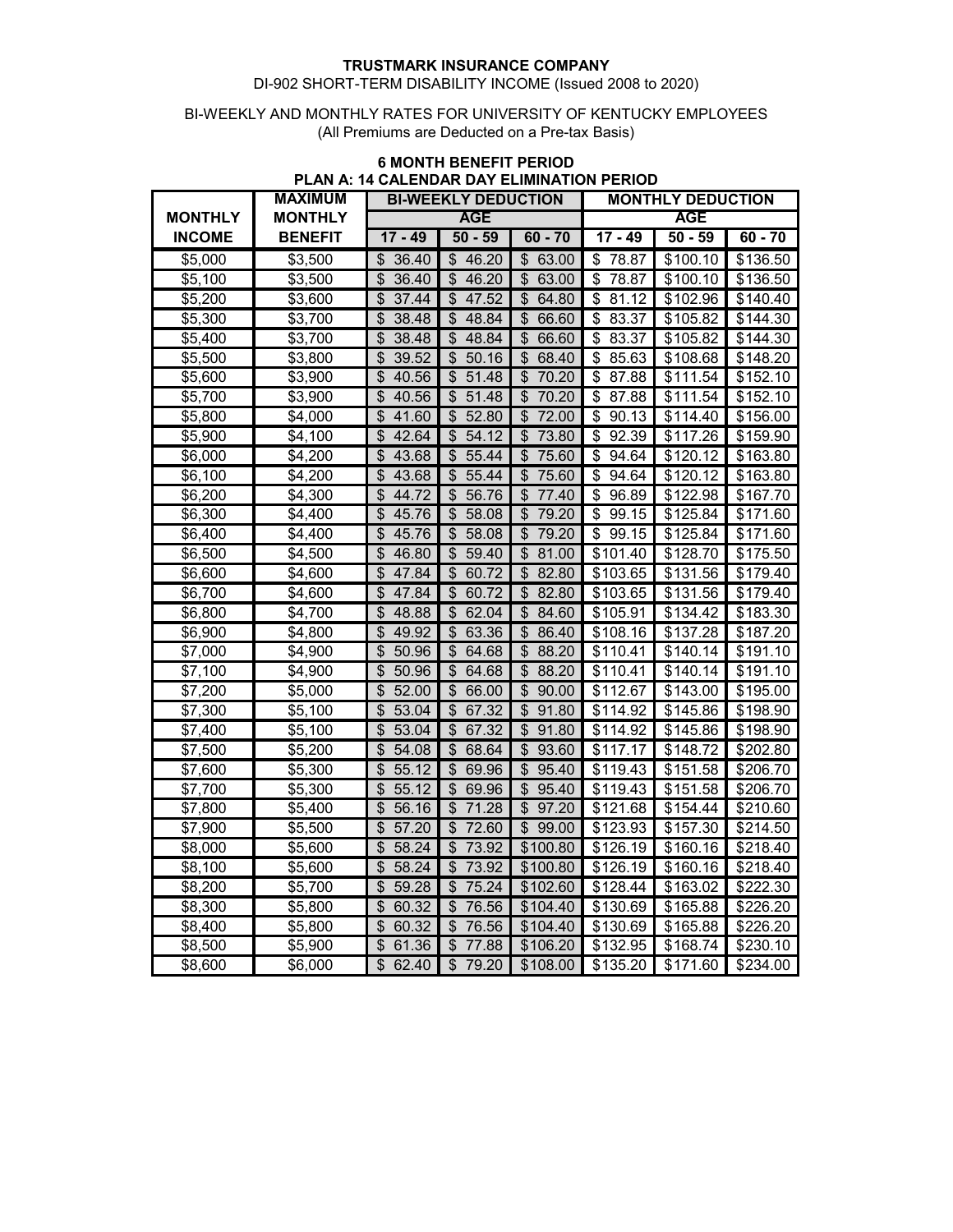DI-902 SHORT-TERM DISABILITY INCOME (Issued 2008 to 2020)

#### BI-WEEKLY AND MONTHLY RATES FOR UNIVERSITY OF KENTUCKY EMPLOYEES (All Premiums are Deducted on a Pre-tax Basis)

|                | PLAN B: 30 CALENDAR DAY ELIMINATION PERIOD<br><b>MAXIMUM</b><br><b>BI-WEEKLY DEDUCTION</b> |             |                                    |                                   | <b>MONTHLY DEDUCTION</b>         |              |             |  |
|----------------|--------------------------------------------------------------------------------------------|-------------|------------------------------------|-----------------------------------|----------------------------------|--------------|-------------|--|
| <b>MONTHLY</b> | <b>MONTHLY</b>                                                                             | <b>AGE</b>  |                                    |                                   | <b>AGE</b>                       |              |             |  |
| <b>INCOME</b>  | <b>BENEFIT</b>                                                                             | $17 - 49$   | $50 - 59$                          | $60 - 67$                         | $17 - 49$                        | $50 - 59$    | $60 - 67$   |  |
| \$300          | \$200                                                                                      | 1.24<br>\$  | \$<br>1.72                         | 2.44<br>\$                        | 2.69<br>\$                       | \$<br>3.73   | \$<br>5.29  |  |
| \$400          | \$200                                                                                      | \$<br>1.24  | \$<br>1.72                         | \$<br>2.44                        | \$<br>2.69                       | \$<br>3.73   | \$<br>5.29  |  |
| \$500          | \$300                                                                                      | \$<br>1.86  | $\overline{\mathcal{S}}$<br>2.58   | \$<br>3.66                        | \$<br>4.03                       | \$<br>5.59   | \$<br>7.93  |  |
| \$600          | \$400                                                                                      | \$<br>2.48  | \$<br>3.44                         | \$<br>4.88                        | \$<br>5.37                       | \$<br>7.45   | \$<br>10.57 |  |
| \$700          | \$400                                                                                      | \$<br>2.48  | $\overline{\mathcal{S}}$<br>3.44   | $\overline{\mathcal{S}}$<br>4.88  | \$<br>5.37                       | \$<br>7.45   | \$<br>10.57 |  |
| \$800          | \$500                                                                                      | \$<br>3.10  | \$<br>4.30                         | \$<br>6.10                        | \$<br>6.72                       | \$<br>9.32   | \$<br>13.22 |  |
| \$900          | \$600                                                                                      | \$<br>3.72  | \$<br>5.16                         | \$<br>7.32                        | \$<br>8.06                       | \$<br>11.18  | \$<br>15.86 |  |
| \$1,000        | \$700                                                                                      | \$<br>4.34  | \$<br>6.02                         | \$<br>8.54                        | \$<br>9.40                       | \$<br>13.04  | \$<br>18.50 |  |
| \$1,100        | \$700                                                                                      | \$<br>4.34  | \$<br>6.02                         | \$<br>8.54                        | \$<br>9.40                       | \$<br>13.04  | 18.50<br>\$ |  |
| \$1,200        | \$800                                                                                      | \$<br>4.96  | \$<br>6.88                         | \$<br>9.76                        | 10.75<br>\$                      | 14.91<br>\$  | \$<br>21.15 |  |
| \$1,300        | \$900                                                                                      | \$<br>5.58  | \$<br>7.74                         | \$<br>10.98                       | 12.09<br>\$                      | \$<br>16.77  | 23.79<br>\$ |  |
| \$1,400        | \$900                                                                                      | \$<br>5.58  | \$<br>7.74                         | \$<br>10.98                       | \$<br>12.09                      | \$<br>16.77  | 23.79<br>\$ |  |
| \$1,500        | \$1,000                                                                                    | \$<br>6.20  | $\overline{\mathcal{S}}$<br>8.60   | $\overline{\mathcal{S}}$<br>12.20 | $\overline{\mathbf{S}}$<br>13.43 | \$<br>18.63  | \$<br>26.43 |  |
| \$1,600        | \$1,100                                                                                    | 6.82<br>\$  | \$<br>9.46                         | \$<br>13.42                       | \$<br>14.78                      | \$<br>20.50  | \$<br>29.08 |  |
| \$1,700        | \$1,100                                                                                    | \$<br>6.82  | \$<br>9.46                         | \$<br>13.42                       | \$<br>14.78                      | \$<br>20.50  | \$<br>29.08 |  |
| \$1,800        | \$1,200                                                                                    | \$<br>7.44  | \$<br>10.32                        | \$<br>14.64                       | \$<br>16.12                      | \$<br>22.36  | 31.72<br>\$ |  |
| \$1,900        | \$1,300                                                                                    | \$<br>8.06  | \$<br>11.18                        | 15.86<br>\$                       | 17.46<br>\$                      | \$<br>24.22  | \$<br>34.36 |  |
| \$2,000        | \$1,400                                                                                    | \$<br>8.68  | \$<br>12.04                        | \$<br>17.08                       | \$<br>18.81                      | \$<br>26.09  | \$<br>37.01 |  |
| \$2,100        | \$1,400                                                                                    | \$<br>8.68  | \$<br>12.04                        | \$<br>17.08                       | \$<br>18.81                      | \$<br>26.09  | \$<br>37.01 |  |
| \$2,200        | \$1,500                                                                                    | \$<br>9.30  | \$<br>12.90                        | \$<br>18.30                       | \$<br>20.15                      | 27.95<br>\$  | 39.65<br>\$ |  |
| \$2,300        | \$1,600                                                                                    | \$<br>9.92  | $\boldsymbol{\mathsf{S}}$<br>13.76 | \$<br>19.52                       | 21.49<br>\$                      | 29.81<br>\$  | \$<br>42.29 |  |
| \$2,400        | \$1,600                                                                                    | \$<br>9.92  | \$<br>13.76                        | \$<br>19.52                       | 21.49<br>\$                      | 29.81<br>\$  | 42.29<br>\$ |  |
| \$2,500        | \$1,700                                                                                    | \$<br>10.54 | \$<br>14.62                        | \$<br>20.74                       | \$<br>22.84                      | 31.68<br>\$  | \$<br>44.94 |  |
| \$2,600        | \$1,800                                                                                    | 11.16<br>\$ | \$<br>15.48                        | \$<br>21.96                       | \$<br>$\overline{2}4.18$         | \$<br>33.54  | \$<br>47.58 |  |
| \$2,700        | \$1,800                                                                                    | \$<br>11.16 | \$<br>15.48                        | \$<br>21.96                       | \$<br>24.18                      | \$<br>33.54  | 47.58<br>\$ |  |
| \$2,800        | \$1,900                                                                                    | \$<br>11.78 | \$<br>16.34                        | \$<br>23.18                       | \$<br>25.52                      | 35.40<br>\$  | \$<br>50.22 |  |
| \$2,900        | \$2,000                                                                                    | \$<br>12.40 | \$<br>17.20                        | 24.40<br>\$                       | \$<br>26.87                      | \$<br>37.27  | \$<br>52.87 |  |
| \$3,000        | \$2,100                                                                                    | \$<br>13.02 | \$<br>18.06                        | \$<br>25.62                       | \$<br>28.21                      | 39.13<br>\$  | \$<br>55.51 |  |
| \$3,100        | \$2,100                                                                                    | \$<br>13.02 | \$<br>18.06                        | \$<br>25.62                       | \$<br>28.21                      | 39.13<br>\$  | \$<br>55.51 |  |
| \$3,200        | \$2,200                                                                                    | 13.64<br>\$ | $\boldsymbol{\mathsf{S}}$<br>18.92 | $\mathsf{\$}$<br>26.84            | \$<br>29.55                      | 40.99<br>\$  | \$<br>58.15 |  |
| \$3,300        | \$2,300                                                                                    | \$<br>14.26 | \$<br>19.78                        | \$28.06                           | 30.90<br>\$                      | 42.86<br>\$  | 60.80<br>\$ |  |
| \$3,400        | \$2,300                                                                                    | \$<br>14.26 | \$<br>19.78                        | \$<br>28.06                       | \$<br>30.90                      | 42.86<br>\$  | 60.80<br>\$ |  |
| \$3,500        | \$2,400                                                                                    | 14.88<br>\$ | \$20.64                            | \$29.28                           | 32.24<br>\$                      | \$44.72      | 63.44<br>\$ |  |
| \$3,600        | \$2,500                                                                                    | 15.50<br>\$ | 21.50<br>\$                        | $\overline{\$}$ 30.50             | \$<br>33.58                      | 46.58<br>\$  | \$<br>66.08 |  |
| \$3,700        | \$2,500                                                                                    | 15.50<br>\$ | 21.50<br>\$                        | \$30.50                           | 33.58<br>\$                      | 46.58<br>\$  | 66.08<br>\$ |  |
| \$3,800        | \$2,600                                                                                    | 16.12<br>\$ | \$<br>22.36                        | \$31.72                           | 34.93<br>\$                      | 48.45<br>\$  | \$<br>68.73 |  |
| \$3,900        | \$2,700                                                                                    | \$<br>16.74 | \$<br>23.22                        | \$32.94                           | 36.27<br>S                       | 50.31<br>\$  | 71.37<br>\$ |  |
| \$4,000        | \$2,800                                                                                    | 17.36<br>\$ | \$<br>24.08                        | \$34.16                           | 37.61<br>S                       | 52.17<br>\$  | 74.01<br>\$ |  |
| \$4,100        | \$2,800                                                                                    | 17.36<br>\$ | \$<br>24.08                        | \$34.16                           | \$<br>37.61                      | 52.17<br>S   | 74.01<br>S  |  |
| \$4,200        | \$2,900                                                                                    | 17.98<br>\$ | \$<br>24.94                        | \$35.38                           | 38.96<br>\$                      | 54.04<br>S   | 76.66<br>\$ |  |
| \$4,300        | \$3,000                                                                                    | 18.60<br>\$ | \$25.80                            | \$36.60                           | 40.30<br>\$                      | 55.90<br>\$  | 79.30<br>\$ |  |
| \$4,400        | \$3,000                                                                                    | 18.60<br>\$ | \$<br>25.80                        | \$36.60                           | 40.30<br>\$                      | 55.90<br>\$  | 79.30<br>\$ |  |
| \$4,500        | \$3,100                                                                                    | 19.22<br>\$ | \$<br>26.66                        | \$37.82                           | \$<br>41.64                      | 57.76<br>\$  | 81.94<br>\$ |  |
| \$4,600        | \$3,200                                                                                    | 19.84<br>\$ | 27.52<br>\$                        | \$39.04                           | 42.99<br>\$                      | 59.63<br>\$  | 84.59<br>\$ |  |
| \$4,700        | \$3,200                                                                                    | 19.84<br>\$ | 27.52<br>\$                        | 39.04<br>\$                       | 42.99<br>\$                      | 59.63<br>\$  | 84.59<br>\$ |  |
| \$4,800        | \$3,300                                                                                    | \$20.46     | \$28.38                            | \$40.26                           | \$44.33                          | 61.49<br>\$  | \$<br>87.23 |  |
| \$4,900        | \$3,400                                                                                    | \$21.08     | \$29.24                            | \$41.48                           | \$45.67                          | 63.35<br>\$. | \$89.87     |  |

### **6 MONTH BENEFIT PERIOD PLAN B: 30 CALENDAR DAY ELIMINATION PERIOD**